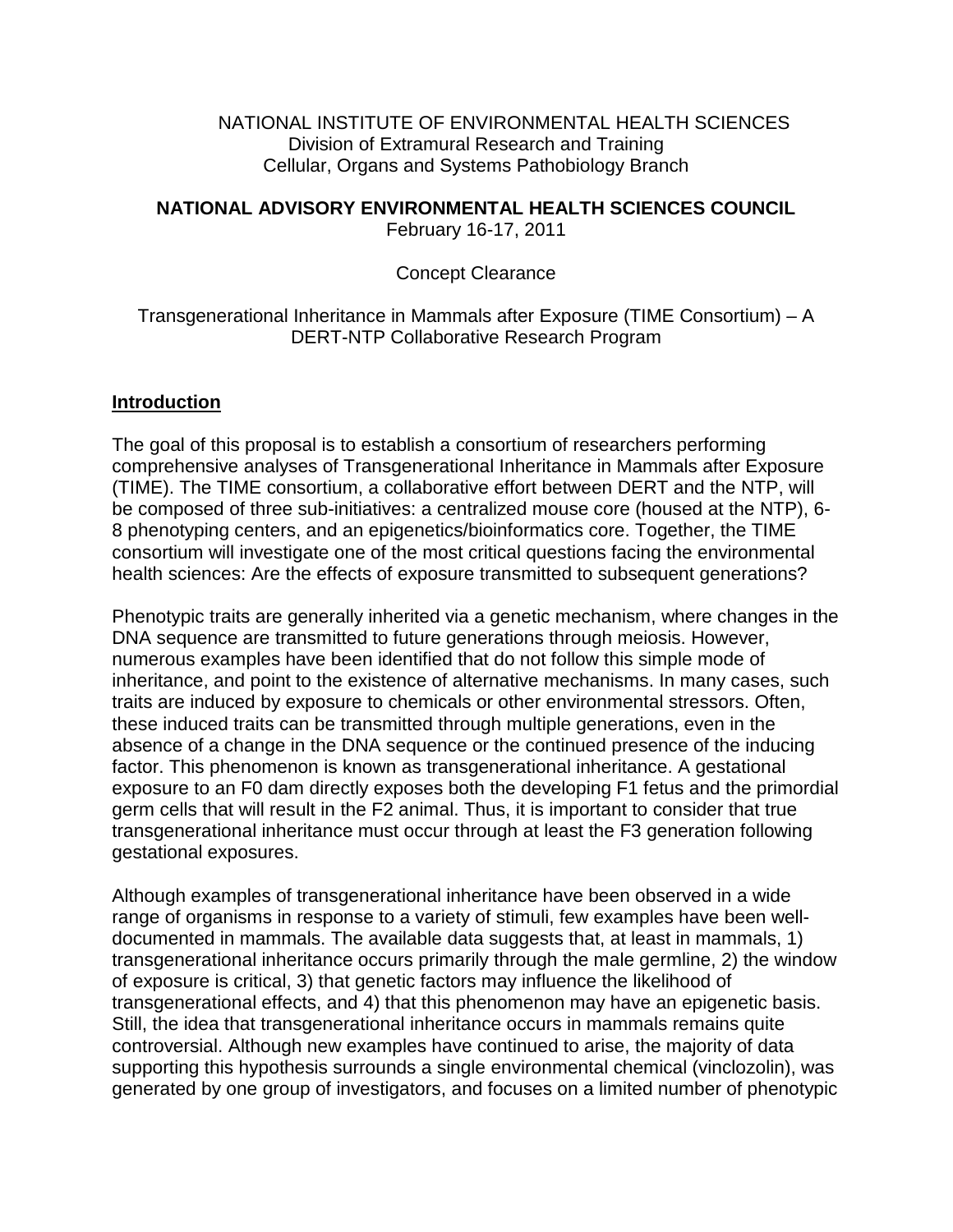endpoints. Furthermore, several groups have reported difficulty in replicating these studies.

If exposures in one generation can truly impact health outcomes for generations to come, this would have an enormous impact on public health and policy. We feel it is crucially important to move this emerging field forward. In order to achieve this, we have developed a comprehensive, multi-component collaborative research program aimed at investigating the phenomenon of transgenerational inheritance in mammals.

# **Research Goals and Scope**

The overarching goal of this proposal is the formation of a collaborative extramural/NTP consortium to investigate Transgenerational Inheritance in Mammals after Exposure (TIME). The TIME consortium will investigate whether prenatal exposure (in the F0 generation) can cause phenotypes that are inherited through at least the F3 generation, and attempt to determine the mechanism by which this occurs. The consortium will be structured as follows:

- 1. DERT will fund 6-8 Transgenerational Phenotyping Centers (TPC). This FOA will solicit applications from investigators with expertise in specific organ systems or phenotypes (such as obesity, immune, cardiovascular, neurological, etc.). Each phenotyping center will have a specific organ/disease focus and perform a battery of phenotyping assays in F1 and F3 mice, to identify phenotypes that are inherited by the F3.
- 2. The NTP will house the Transgenerational Mouse Core (TMC). All exposures and mouse breeding will be conducted by the mouse core. The mouse core will distribute mice or tissues as required for phenotyping by the phenotyping centers. If necessary, a TPC may make arrangements to perform phenotyping assays on site at the NTP.
- 3. Starting in the second year of the program, DERT will fund an Epigenetics/Bioinformatics Core Center (EBCC). The EBCC will receive tissues and germ cells from F1 and F3 mice and perform a range of epigenetic analyses (including DNA methylation, histone modification, ncRNA assays) in an effort to identify changes that may contribute to transgenerational inheritance.

The charge of the TIME consortium will be:

- Investigate a variety of environmental toxicants to determine if they are capable of inducing transgenerationally inherited phenotypes
- Test different exposure paramaters (such as timing of exposure, dose) to determine the key variables
- Identify the range of resulting phenotypes and organ systems affected
- Investigate sex differences in transgenerational inheritance
- Analyze DNA methylation, histone modification, and other epigenetic features to determine the mechanism by which transgenerational inheritance occurs